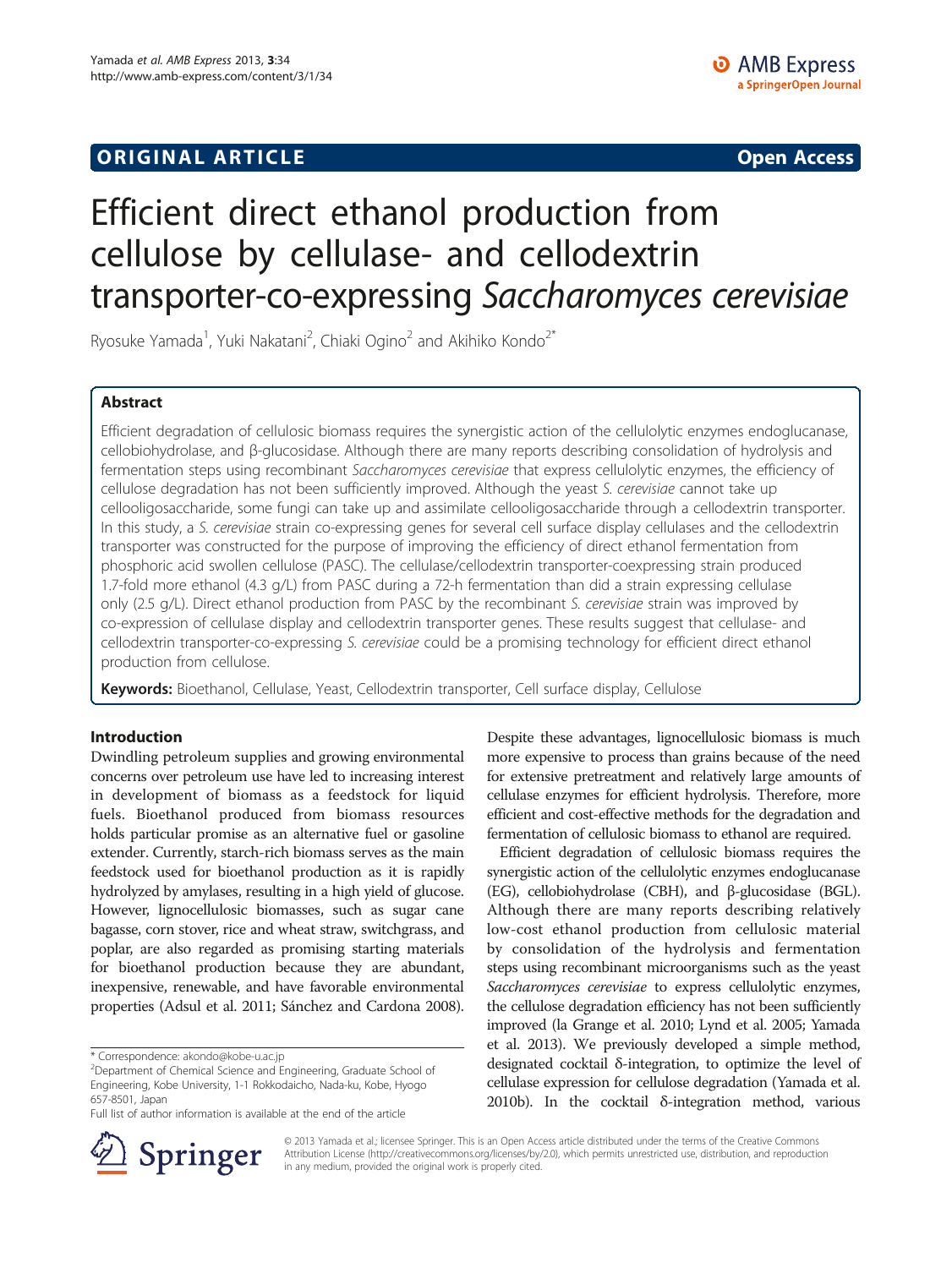cellulase expression cassettes are integrated into yeast chromosomes simultaneously in one step, such that strains exhibiting high cellulolytic activity (i.e., strains expressing an optimum ratio of cellulases) can be easily obtained. Use of this method significantly improved the phosphoric acid swollen cellulose (PASC)-degradation activity of cellulase-displaying S. cerevisiae, a microorganism that shows tremendous promise for efficient ethanol production from cellulose.

Although yeast such as S. cerevisiae cannot take up cellooligosaccharides, some fungi, such as Neurospora crassa, can take up and assimilate cellooligosaccharides through a cellodextrin transporter, facilitating rapid growth on cellulose (Tian et al. [2009\)](#page-6-0). Galazka et al. ([2010\)](#page-5-0) were the first to report that expression of the N. crassa cellodextrin transporter gene enables S. cerevisiae to assimilate cellooligosaccharide. The resulting yeast strain could produce ethanol from cellooligosaccharide directly. Furthermore, addition of a cellulase reagent allowed for simultaneous saccharification and fermentation from cellulose, resulting in more efficient ethanol production compared to the wild type strain.

In this study, a S. cerevisiae strain that co-expresses genes for cell surface-displayed cellulases and a cellodextrin transporter was constructed in order to improve the efficiency and yield of direct ethanol production from cellulose. Direct ethanol fermentation from PASC was also examined.

#### Materials and methods

#### Strains and media

Table 1 summarizes the genetic properties of the strains and plasmids used in this study. Briefly, the host for recombinant DNA manipulations was Escherichia coli strain NovaBlue (Novagen, Madison, WI, USA). Cellodextrin

transporter and intracellular BGL were expressed in the haploid yeast strains S. cerevisiae MT8-1 (Tajima et al. [1985](#page-6-0)) and in previously constructed cellulase surface displaying strain MT8-1/cocδBEC1, which has 8 copies of EGII gene from Trichoderma reesei, 2 copies of CBHII gene from T. reesei, and 1 copy of BGL1 gene from Aspergillus aculeatus (Yamada et al. [2010b](#page-6-0)). Recombinant yeast strains were screened using synthetic dextrose (SD) medium (6.7 g/L yeast nitrogen base without amino acids [Difco Laboratories, Detroit, MI, USA], and 20 g/L glucose) supplemented with the appropriate amino acids. PASC was prepared from Avicel PH-101 (Fluka Chemie GmbH, Buchs, Switzerland) as amorphous cellulose (Den Haan et al. [2007](#page-5-0)). Yeast cells were aerobically cultured in yeast/peptone/dextrose (YPD) medium (10 g/L yeast extract, 20 g/L Bacto-peptone [Difco Laboratories], and 20 g/L glucose). Aerobic culture proceeded in 1-L flasks containing 500 mL of medium incubated on a rotary shaker operated at 150 rpm. Ethanol fermentation proceeded in YP medium (10 g/L yeast extract and 20 g/L Bacto-Peptone) supplemented with 20 g/L of either PASC or glucose.

## Plasmid construction

The polymerase chain reaction primers used in this study were summarized in Table [2.](#page-2-0) The universal δintegrative plasmid was constructed as follows. The DNA fragment encoding the promoter sequence of S. cerevisiae PGK1, secretion signal sequence of SAG1, and 3' half of the  $\alpha$ -agglutinin gene, including the terminator sequence, was prepared by digesting the plasmid PGK406 AG using the restriction enzymes XhoI/NotI (Yamakawa et al. [2012](#page-6-0)). The DNA fragment was inserted into the SalI/NotI site of the

Table 1 Characteristics of the E. coli and S. cerevisiae strains and plasmids used in this study

| <b>Strains and plasmids</b> | <b>Relevant features</b>                                                                                                                                     | Reference             |
|-----------------------------|--------------------------------------------------------------------------------------------------------------------------------------------------------------|-----------------------|
| E. coli strain              |                                                                                                                                                              |                       |
| Novablue                    | endA1 hsdR17(r $_{K12}$ m $_{K12}$ +) supE44 thi-I gyrA96 relA1 lac<br>recA1/F'[proAB <sup>+</sup> lac  <sup>a</sup> Z∆M15::Tn10(Tet <sup>r</sup> )]         | Novagen               |
| S. cerevisiae yeast strains |                                                                                                                                                              |                       |
| MT8-1                       | MATa ade leu2 his3 ura3 trp1                                                                                                                                 | Tajima et al. (1985)  |
| MT8-1/cocδBFC1              | MATa ade leu2 his3 ura3, Cocktail $\delta$ -integration of $\beta$ -glucosidase,<br>endoglucanase, and cellobiohydrolase genes                               | Yamada et al. (2010b) |
| MT8-1/δCDTiBGL              | MATa ade leu2 his3 trp1, Cocktail δ-integration of intracellular<br>B-glucosidase and cellodextrin transporter genes                                         | This study            |
| MT8-1/cocδBEC1/δCDTiBGL     | MATa ade leu2, Cocktail δ-integration of β-glucosidase, endoglucanase,<br>cellobiohydrolase, intracellular β-glucosidase, and cellodextrin transporter genes | This study            |
| Plasmids                    |                                                                                                                                                              |                       |
| pδU-PGCDT                   | URA3, Expression of cellodextrin transporter by $\delta$ -integration                                                                                        | This study            |
| poU-PGiBGL                  | URA3, Expression of intracellular $\beta$ -glucosidase by $\delta$ -integration                                                                              | This study            |
| pδH-PGiBGL                  | HIS3, Expression of intracellular $\beta$ -glucosidase by $\delta$ -integration                                                                              | This study            |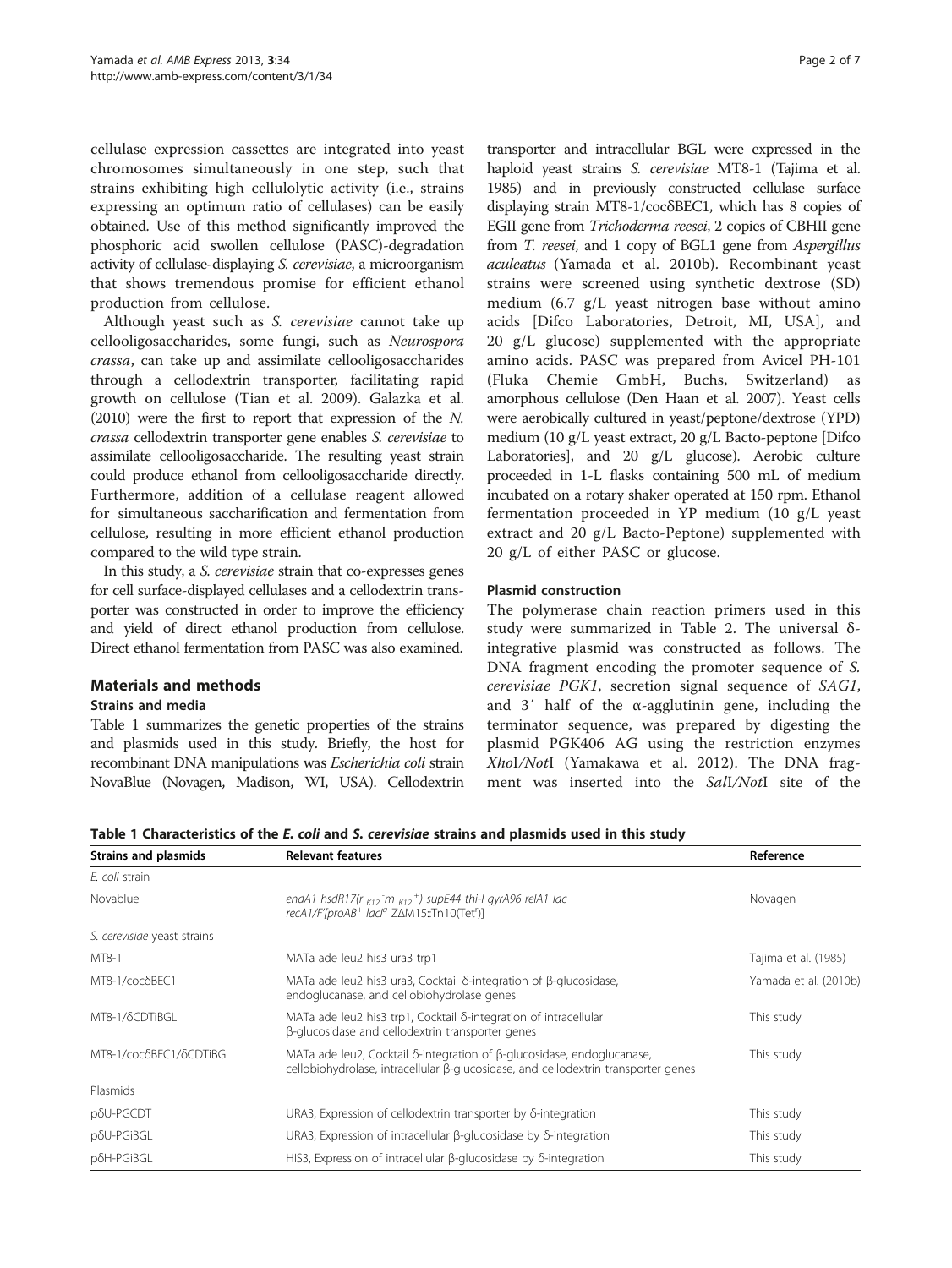<span id="page-2-0"></span>Table 2 Polymerase chain reaction primers used in this study

| <b>Primer name</b> | Sequence                                                       |  |
|--------------------|----------------------------------------------------------------|--|
| CDT(F)             | 5'-ACAACAAATATAAAAAATGTCGTCTCACGGCTCC<br>CATGACGGGGCCAGCAC-3'  |  |
| CDT(R)             | 5'-GTCGGAACCTCCGCCAGCAACGATAGCTTCGGA<br>CACATGGCCGTCGGCCT-3'   |  |
| UiBGL(F)           | 5'-ACAACAAATATAAAAAAGATGAACTGGCGTTCTC<br>TCCTCCTTTCTACCCCTC-3' |  |
| UiBGL(R)           | 5'-GTCGGAACCTCCGCCTTGCACCTTCGGGAGCGC<br>CGCGTGAAGGGGCAGCT-3'   |  |
| HiBGL(F)           | 5'-AGCTCCACCGCGGTGCGATTTGGGCGCGAATC<br>CITTATITIGGCTTCACCC-3'  |  |
| HiBGL(R)           | 5'-TCCACTAGTTCTAGAAGCTTTAACGAACGCAGA<br>ATTTTCGAGTTATTAAA-3'   |  |
| <b>BGL761(F)</b>   | 5'-CITCCAGGGCITTGTGATGTC-3'                                    |  |
| <b>BGL858(R)</b>   | 5'-AGGTGATATCGCCAGGCATT-3'                                     |  |
| EGII968(F)         | 5'-GAACAATCGCCAGGCTATCCT-3'                                    |  |
| EGII1043(R)        | 5'-TTGCTGGCACATGTCTTGTATG-3'                                   |  |
| <b>CBHII387(F)</b> | 5'-GGTTCCCTCTTTTATGTGGCTAGA-3'                                 |  |
| CBHII455(R)        | 5'-ATGTCGGCCAAGGTTTGCT-3'                                      |  |
| CDTI690(F)         | 5'-GAGCAACTGGTCATGGCGTAT-3'                                    |  |
| CDTI761(R)         | 5'-AAGACGGAGGACATGACGATAAG-3'                                  |  |
|                    |                                                                |  |

plasmid pδU (Yamada et al. [2010a\)](#page-6-0), and the resulting plasmid was named pδUPGSecAG.

The δ-integrative plasmid for expression of cellodextrin transporter gene CDTI from N. crassa was constructed as follows. The DNA fragment encoding CDTI was amplified from N. crassa strain NBRC 6068 cDNA using the primers  $CDT(F)$  and  $CDT(R)$ . The fragment was then inserted into the plasmid pδUPGSecAG linearized by NheI/SpeI using In-Fusion cloning kit (Takara Bio, Shiga, Japan). The resulting plasmid was named pδUPGCDTI.

The δ-integrative plasmid for intracellular expression of BGL1 was constructed as follows. The DNA fragment encoding A. aculeatus BGL1 gene without its secretion signal sequence was amplified from plasmid pδU-PGAGBGL (Yamada et al. [2010b\)](#page-6-0) using the primers UiBGL(F) and UiBGL(R). The fragment was then inserted into the plasmid pδUPGSecAG linearized by NheI/SpeI using In-Fusion cloning kit. The resulting plasmid was named pδUPGiBGL.

Plasmid pδHPGiBGL, which was used for intracellular expression of BGL1, was constructed as follows. The gene cassette for intracellular BGL1 expression encoding the S. cerevisiae PGK1 promoter, the A. aculeatus BGL1 gene, and the PGK1 terminator was amplified from pδUPGiBGL by PCR using the primers HiBGL(F) and HiBGL(R). The resulting fragment was inserted into the plasmid pδH (Yamada et al. [2010](#page-6-0)) linearized by NotI using In-Fusion cloning kit. The resulting plasmid was named pδHPGiBGL.

#### Yeast transformation

Identical amounts (about 20 μg) of each of two comarked δ-integrative plasmids (pδUPGCDT and pδUPGiBGL, which allow expression of CDT and intracellular BGL1, respectively) were mixed and co-transferred into MT8-1, and the resulting strain was named MT8-1/δCDTiBGL.

A cellulase enzyme expression-optimized strain (MT8-1/cocδBEC1) capable of expressing the enzymes EG, CBH, and BGL was constructed using the cocktail δ-integration method, as described previously (Yamada et al. [2010b](#page-6-0)). Identical amounts (about 20 μg) of each of two comarked δ-integrative plasmids (pδUPGCDT and pδHPGiBGL, which allow expression of CDT and intracellular BGL1, respectively) were mixed and co-transferred into MT8-1/cocδBEC1, and resulting strain was named MT8-1/cocδBEC1/δCDTiBGL.

#### Ethanol fermentation from cellobiose

Yeast cells were precultured aerobically in YPD medium at 30°C for 24 h, harvested by centrifugation at  $1,000 \times g$ for 5 min, and then washed twice with distilled water. The wet-cell weight was then determined by harvesting the washed cells by centrifugation at  $3,000 \times g$  for 5 min and weighing the cell pellet (the estimated dry-cell weight for all strains was approximately 0.15-times the wet-cell weight). The cells were then resuspended to an initial cell concentration of 200 g wet cells/L in 20 mL of YP medium containing 20 g/L of cellobiose. Ethanol fermentation proceeded at 30°C for 96 h with mild agitation in 100-mL closed bottles, each equipped with a siliconized tube and check valve (Sanplatec Corp., Osaka, Japan) as a  $CO<sub>2</sub>$  outlet. Ethanol, glucose, and cellobiose concentrations were measured simultaneously using a high-performance liquid chromatography (HPLC) system (Shimadzu, Kyoto, Japan) equipped with a Shim-pack SPR-Pb column (Shimadzu) maintained at 80°C. The column was eluted with water as the mobile phase at a flow rate of 0.6 mL/min, and the eluate was monitored using a refractive index detector (Shimadzu, RID10A). Culture broth was centrifuged at  $14,000 \times g$  for 10 min, and a sample of the resulting supernatant was analyzed by HPLC.

#### PASC degradation activity

To examine PASC degradation activity, yeast cells were cultivated in YPD medium for 24 h at 30°C, collected by centrifugation at  $1,000 \times g$  for 5 min at 4°C, and then washed twice with distilled water. Washed cells were added to a 1-mL solution of 5 g/L PASC in 50 mmol/L sodium citrate buffer (pH 5.0). After the hydrolysis reaction was allowed to proceed for 6 h at 50°C, the supernatant was collected by centrifugation for 5 min at  $10,000 \times g$  at  $4^{\circ}$ C to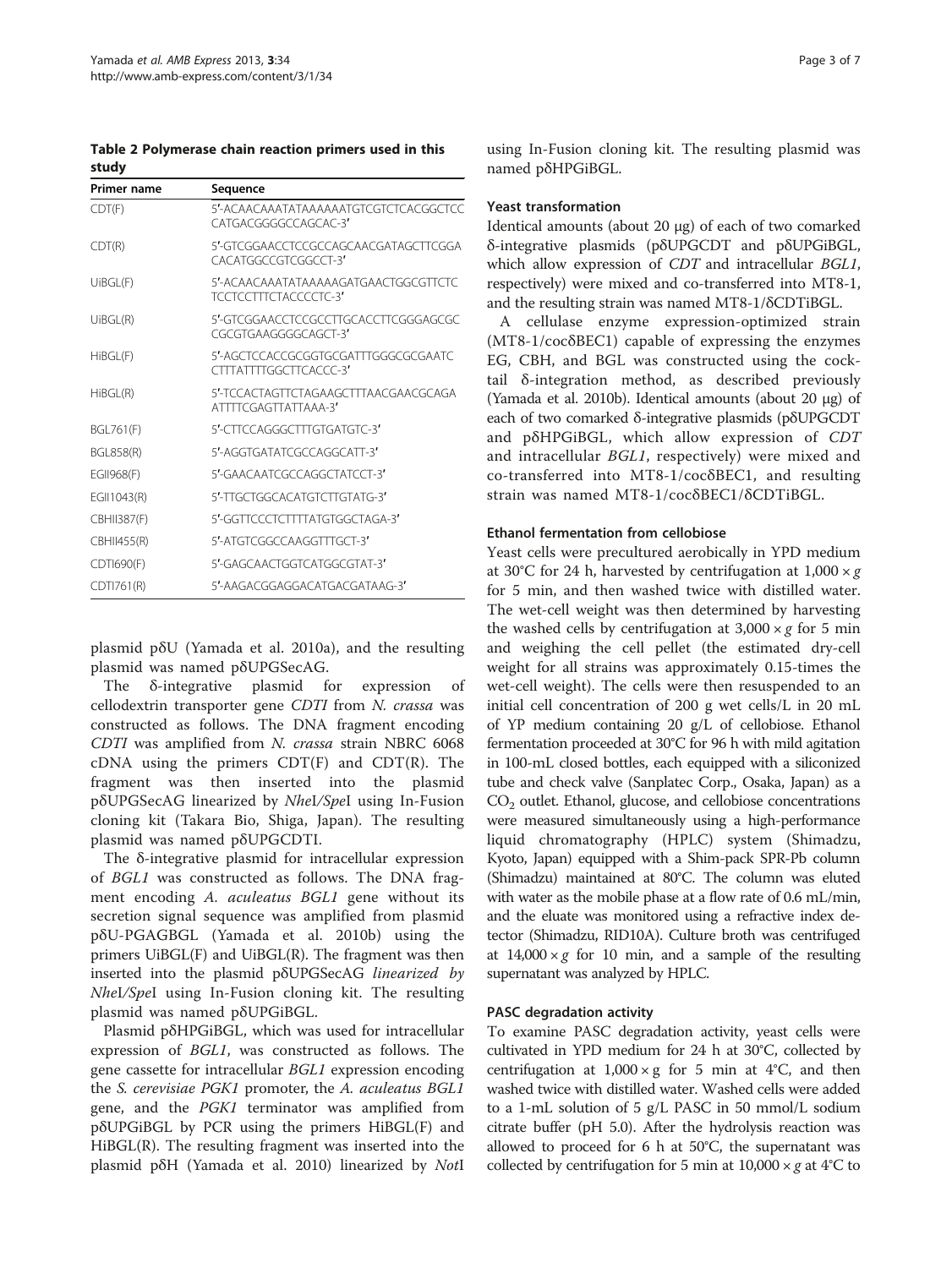remove cells and debris, and the concentration of the glucose produced was measured using a Glucose CII Test (Wako Pure Chemical Industries, Osaka, Japan). One unit of PASC degradation activity was defined as the amount of enzyme producing 1 μmol glucose/min at 50°C and pH 5.0.

#### Quantification of cellulolytic enzyme gene transcription using real-time PCR

The transcription level of each cellulase gene as well as that of the CDT gene was quantified using real-time reverse transcription (RT)-polymerase chain reaction (PCR). Total RNA was isolated from yeast cells cultivated in YPD medium for 24 h at 30°C using a RiboPure Yeast Kit (Ambion, Austin, TX, USA), and cDNA was then synthesized from total RNA using a ReverTra Ace qPCR RT Kit (Toyobo, Osaka, Japan). Real-time RT-PCR using synthesized cDNA as a template was performed using a Stratagene MX3000P qPCR system (Agilent/Stratagene, La Jolla, CA, USA) with four sets of PCR primers (BGL761(F) and BGL858(R), EGII968(F) and EGII1043(R), CBHII387  $(F)$  and CBHII455 $(R)$ , and CDTI690 $(F)$  and CDTI761 $(R)$ ) and Thunderbird SYBR qPCR Mix (Toyobo). The primers BGL761(F) and BGL858(R) were constructed for detecting both intracellular BGL1 gene transcription and surface displayed BGL1 gene transcription. Transcription levels of the target genes were normalized to the housekeeping gene PGK1 using a standard curve method.

#### Ethanol fermentation from PASC

Yeast cells were precultured aerobically in YPD medium at 30°C for 72 h, harvested by centrifugation at  $1,000 \times g$ for 5 min, and then washed twice with distilled water. The wet-cell weight was then determined by harvesting the washed cells by centrifugation at  $3,000 \times g$  for 5 min and weighing the cell pellet. The cells were then resuspended to an initial cell concentration of 200-g wet cells/L in 20 mL of YP medium containing 20 g/L of PASC. Ethanol fermentation proceeded at 37°C for 96 h with mild agitation in 100-mL closed bottles, each equipped with a siliconized tube and check valve as a  $CO<sub>2</sub>$  outlet. Ethanol concentration was determined using a gas chromatograph (model GC-2010; Shimadzu) equipped with a flame ionization detector and a Durabond Free Fatty Acid Phase (DB-FFAP) column (60 m  $\times$  0.25 mm internal diameter; 0.5 µm film thickness; Agilent Technologies, Palo Alto, CA, USA). Helium was used as the carrier gas. The injection volume and split ratio were adjusted to 1 μL and 1:50, respectively. The column temperature was programmed to increase from 40°C to 170°C with a linear gradient of 10°C/min.

#### Results

## Co-expression of cellodextrin transporter and β-glucosidase

Ethanol fermentation from cellobiose was carried out in order to confirm functional intracellular expression of cellodextrin transporter and β-glucosidase. As shown in Figure 1, the cellodextrin transporter/β-glucosidase-coexpressing strain consumed 18.5 g/L of cellobiose and produced 6.4 g/L of ethanol during a 12-h fermentation. The ethanol yield reached 61% of the theoretical yield. In contrast, no detectable ethanol was produced from cellobiose by the wild type strain during a 24-h fermentation. These results confirmed functional intracellular expression of cellodextrin transporter and β-glucosidase gene.

#### Cellulase activity of the cellodextrin transporter/cellulaseco-expressing strain

Degradation of PASC was examined in order to determine the effect of cellodextrin transporter expression on the cellulase activity of the cellodextrin transporter/cellulaseco-expressing stain. As shown in Figure [2,](#page-4-0) the PASC degradation activity of the cellodextrin transporter/cellulaseco-expressing strain (101.5 mU/g-wet cells) was almost the same as that of the cellulase-expressing strain (101.6 mU/g-wet cells). Thus, the effect of cellodextrin transporter expression on the activity of the cell surface cellulase was negligible.

## Quantification of the transcription level of cellulolytic enzyme genes using real-time RT-PCR

Real-time RT-PCR was carried out in order to confirm the effect of cellodextrin transporter expression on the

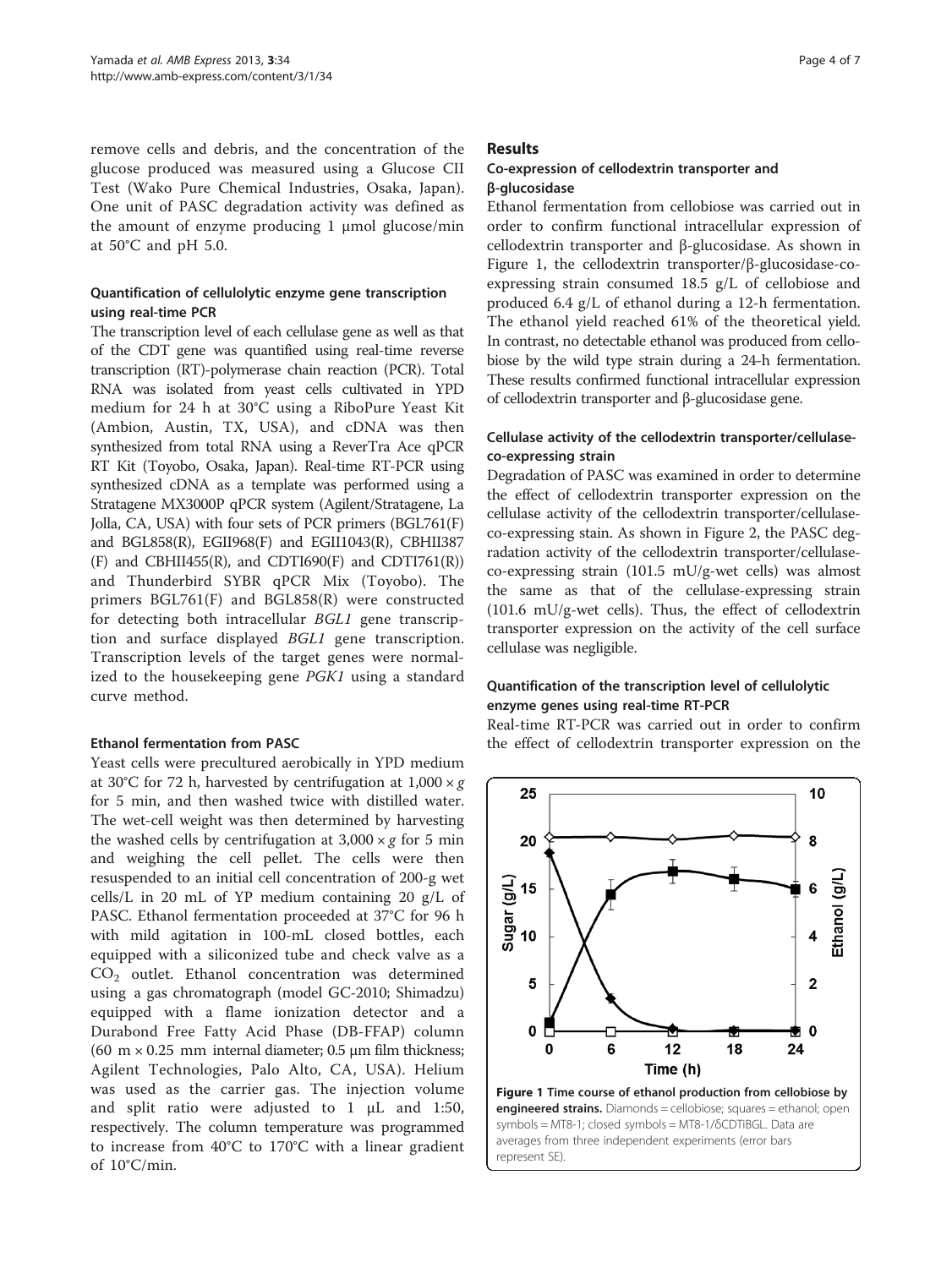<span id="page-4-0"></span>

transcription level of each cellulase gene. As shown in Figure 3, the level of transcription of the EGII and CBHII genes in the cellulase-expressing strain (5.21 and 1.90, respectively) was almost same as that in the cellodextrin transporter/cellulase-co-expressing strain (5.11 and 1.49, respectively). In contrast, the level of



BGL1 transcription in the cellulase-expressing strain (0.40) was 3.2-fold lower than that in the cellodextrin transporter/cellulase-co-expressing strain (1.29). In addition, the transcription of CDT was detected only in the cellodextrin transporter/cellulase-co-expressing strain.

## Ethanol production from PASC by the cellodextrin transporter/cellulase-co-expressing yeast strain

Direct ethanol production from PASC was carried out in order to evaluate the effect of co-expression of cellulases and the cellodextrin transporter on direct ethanol production from cellulose. As shown in Figure 4, the cellodextrin transporter/cellulase-co-expressing strain produced 4.3 g/L of ethanol from PASC during a 72-h fermentation, a 1.7-fold higher level of production than that of the cellulase-expressing strain  $(2.5 \text{ g/L})$ . Ethanol yield by the cellodextrin transporter/cellulase-co-expressing strain reached 37% of the theoretical yield.

## **Discussion**

In this study, a S. cerevisiae strain co-expressing cellodextrin transporter and cellulase genes was constructed. This strain showed a higher level of ethanol production from PASC than a strain expressing only cellulase genes.

Galazka et al. ([2010\)](#page-5-0) were the first to report expression of the N. crassa cellodextrin transporter and β-glucosidase genes in S. cerevisiae, and subsequent ethanol production from cellobiose by that yeast strain. In this study, N. crassa cellodextrin transporter and A. aculeatus β-glucosidase, an enzyme with high specific activity (Decker et al. [2000](#page-5-0);

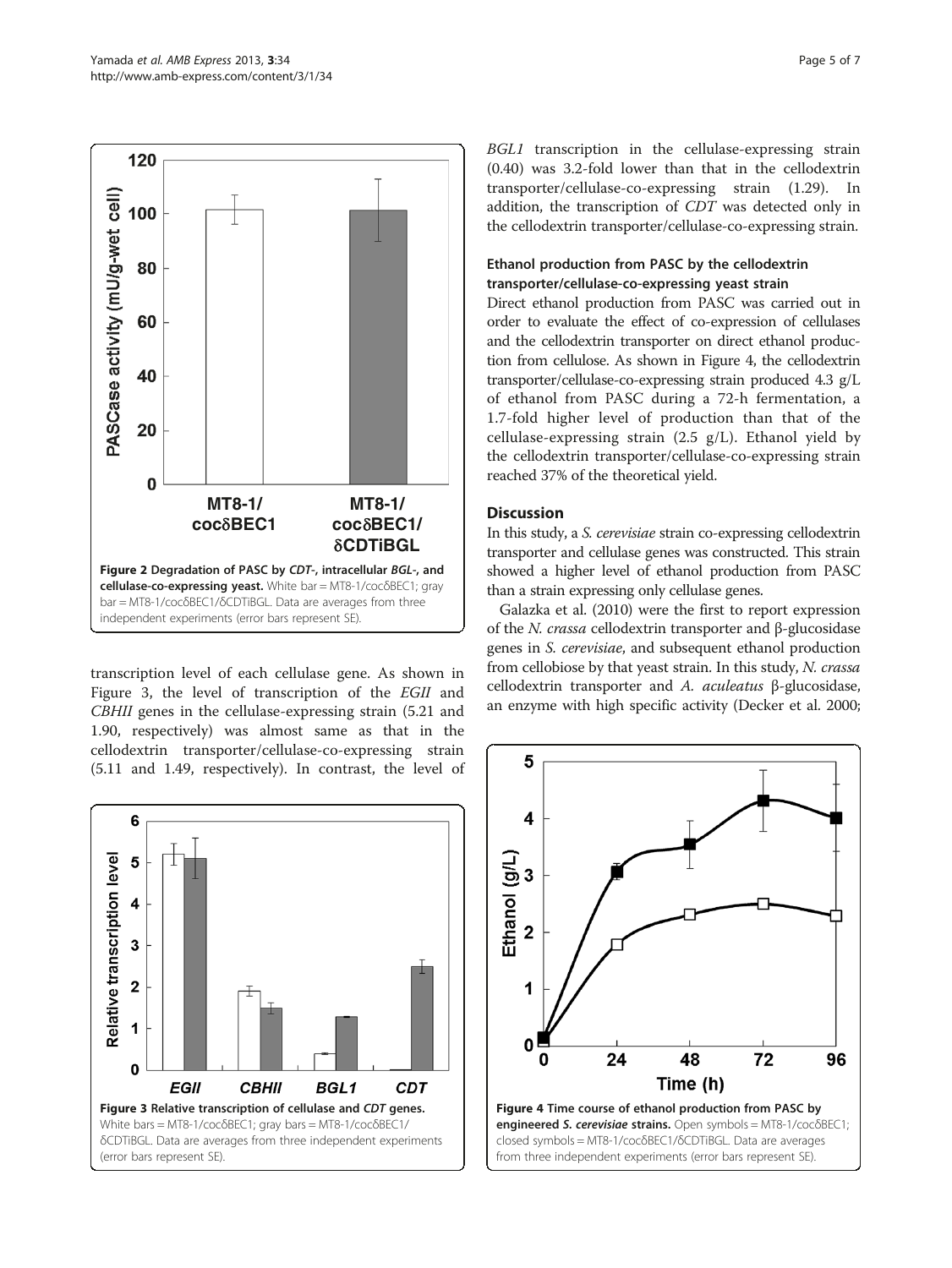<span id="page-5-0"></span>Takada et al. [1998\)](#page-6-0), were co-expressed in S. cerevisiae, and this strain also produced ethanol. Intracellular expressed β-glucosidase activity was not detected in the medium (data not shown). Thus, intracellular expression of β-glucosidase could be effectively achieved. Large amounts of cellulolytic enzymes including cellulase and β-glucosidase are required for efficient degradation of cellulose. Thus, it would be important for efficient direct ethanol production from cellulose to express cellulolytic enzymes, which have high specific activity, such as A. aculeatus β-glucosidase used in this study.

As shown in Figure [3](#page-4-0), the level of BGL1 transcription in the cellulase/cellodextrin transporter-co-expressing strain was higher than in the strain expressing only cellulase due to the fact that the genes encoding both the intracellular and extracellular forms of BGL are transcribed in the cellulase/cellodextrin transporter-co-expressing strain. Both intracellular and extracellular forms of BGL gene transcription were detected by the same set of primers BGL761(F) and BGL858(R). Although the cellulase/cellodextrin transporter-co-expressing strain expressed cellodextrin transporter and intracellular BGL, the level of EGII and CBHII transcription did not decrease in comparison to the strain expressing only cellulase. This result indicates the co-expressing strain has sufficient capacity to express more cellulolytic enzyme genes. Thus, increasing the number of integrated genes and/or diploidization could be promising strategies for improving cellulolytic activity in yeast (Yamada et al. [2009\)](#page-6-0).

Although the PASC degradation activity and level of cellulase gene transcription of the cellulase/cellodextrin transporter-co-expressing strain was very similar to that of the strain expressing cellulase only (Figures [2](#page-4-0) and [3](#page-4-0)), it produced more ethanol from PASC than did the strain expressing only cellulase (Figure [4\)](#page-4-0). One explanation for this result could be that product inhibition was avoided. Gruno et al. (2004) and Xiao et al. [\(2004](#page-6-0)) reported that the activity of endoglucanase and β-glucosidase enzymes is inhibited by the respective products of these enzymes (cellobiose and glucose, respectively). Although the concentration of cellobiose and glucose were lower than the detection limit in this study, their concentrations could be decreased by introducing a bypass which is cellodextrin assimilating pass way by cellodextrin transporter and intracellular β-glucosidase. Product inhibition could thus be avoided and ethanol productivity improved. This product inhibition avoiding effect is in accordance with a previous study involving amylolytic yeast (Yamakawa et al. [2010](#page-6-0)). The authors of that report indicated that production of ethanol from raw starch can be improved by introducing a maltose transporter as a bypass. Galazka et al. (2010) used cellodextrin transporterexpressing S. cerevisiae for simultaneous saccharification and fermentation from cellulose with addition of cellulase.

In contrast, in this study, the cellodextrin transporter was co-expressed with three different cellulase genes. As a result, direct ethanol production from cellulose was improved without the need for addition of cellulase. Thus, the use of S. cerevisiae that co-express cellodextrin transporter and cellulase genes is a promising strategy for direct ethanol fermentation from cellulose.

In conclusion, the ability of recombinant S. cerevisiae to ferment PASC was improved by engineering the organism to co-express genes encoding cell surface-displayed cellulases and the cellodextrin transporter gene. The ethanol production rate and amount of ethanol produced in this study were low compared to industrial production levels. However, construction of industrial cellulolytic yeast might be achieved in the future by combining techniques such as yeast diploidization with strategies to improve cellulolytic activity, such as optimizing the expression level of each cellulolytic enzyme gene (Yamada et al. [2010b, 2011\)](#page-6-0).

#### Competing interests

The authors declare that they have no competing interests.

#### Authors' contributions

RY and YN wrote the paper. YN designed and performed the experiments. CO and AK commented and supervised on the manuscript. All authors read and approved the final manuscript.

#### Acknowledgements

This work was supported in part by the Environment Research and Technology Development Fund of the Ministry of the Environment, Japan; and by the New Energy and Industrial Technology Development Organization (NEDO) of Japan; and by Special Coordination Funds for Promoting Science and Technology, Creation of Innovation Centers for Advanced Interdisciplinary Research Areas (Innovative Bioproduction Kobe), MEXT, Japan.

#### Author details

1 Organization of Advanced Science and Technology, Kobe University, 1–1 Rokkodaicho, Nada-ku, Kobe, Hyogo 657-8501, Japan. <sup>2</sup>Department of Chemical Science and Engineering, Graduate School of Engineering, Kobe University, 1-1 Rokkodaicho, Nada-ku, Kobe, Hyogo 657-8501, Japan.

#### Received: 3 May 2013 Accepted: 18 June 2013 Published: 24 June 2013

#### References

- Adsul MG, Singhvi MS, Gaikaiwari SA, Gokhale DV (2011) Development of biocatalysts for production of commodity chemicals from lignocellulosic biomass. Bioresour Technol 102:4304–4312
- Decker CH, Visser J, Schreier P (2000) Beta-glucosidases from five black Aspergillus species: study of their physico-chemical and biocatalytic properties. J Agric Food Chem 48:4929–4936
- Den Haan RS, Rose H, Lynd LR, van Zyl WH (2007) Hydrolysis and fermentation of amorphous cellulose by recombinant Saccharomyces cerevisiae. Metab Eng 9:87–94
- Galazka JM, Tian C, Beeson WT, Martinez B, Glass NL, Cate JH (2010) Cellodextrin transport in yeast for improved biofuel production. Science 330:84–86
- Gruno M, Väljamäe P, Pettersson G, Johansson G (2004) Inhibition of the Trichoderma reesei cellulases by cellobiose is strongly dependent on the nature of the substrate. Biotechnol Bioeng 86:503–511
- la Grange DC, den Haan R, van Zyl WH (2010) Engineering cellulolytic ability into bioprocessing organisms. Appl Microbiol Biotechnol 87:1195–1208
- Lynd LR, van Zyl WH, McBride JE, Laser M (2005) Consolidated bioprocessing of cellulosic biomass: an update. Curr Opin Biotechnol 16:577–583
- Sánchez OJ, Cardona CA (2008) Trends in biotechnological production of fuel ethanol from different feedstocks. Bioresour Technol 99:5270–5295